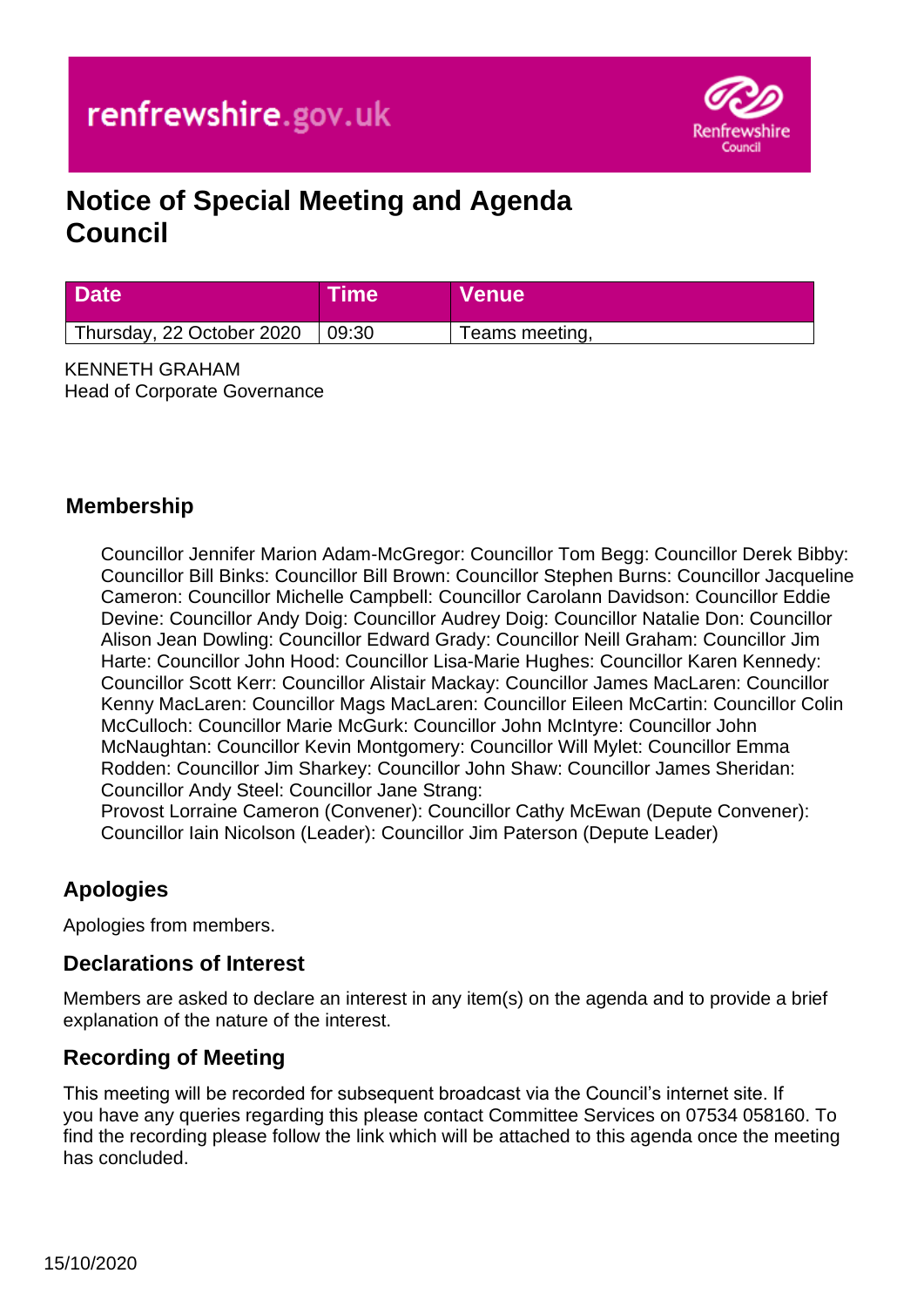# **Recording of Meeting**

#### <https://youtu.be/VfZfrka5RT8>

# **Notice of Special Meeting**

Notice is hereby given that, in terms of Standing Order 3(b), at the request of the undernoted members, a special meeting of the Renfrewshire Council will be held at 9.30 am for the purposes of considering the business specified.

Councillor Devine

- Councillor Harte
- Councillor Grady
- Councillor Sharkey
- Councillor Kennedy
- Councillor Hood
- Councillor Sheridan
- Councillor Brown
- Councillor McIntyre
- Councillor Graham
- Councillor J MacLaren